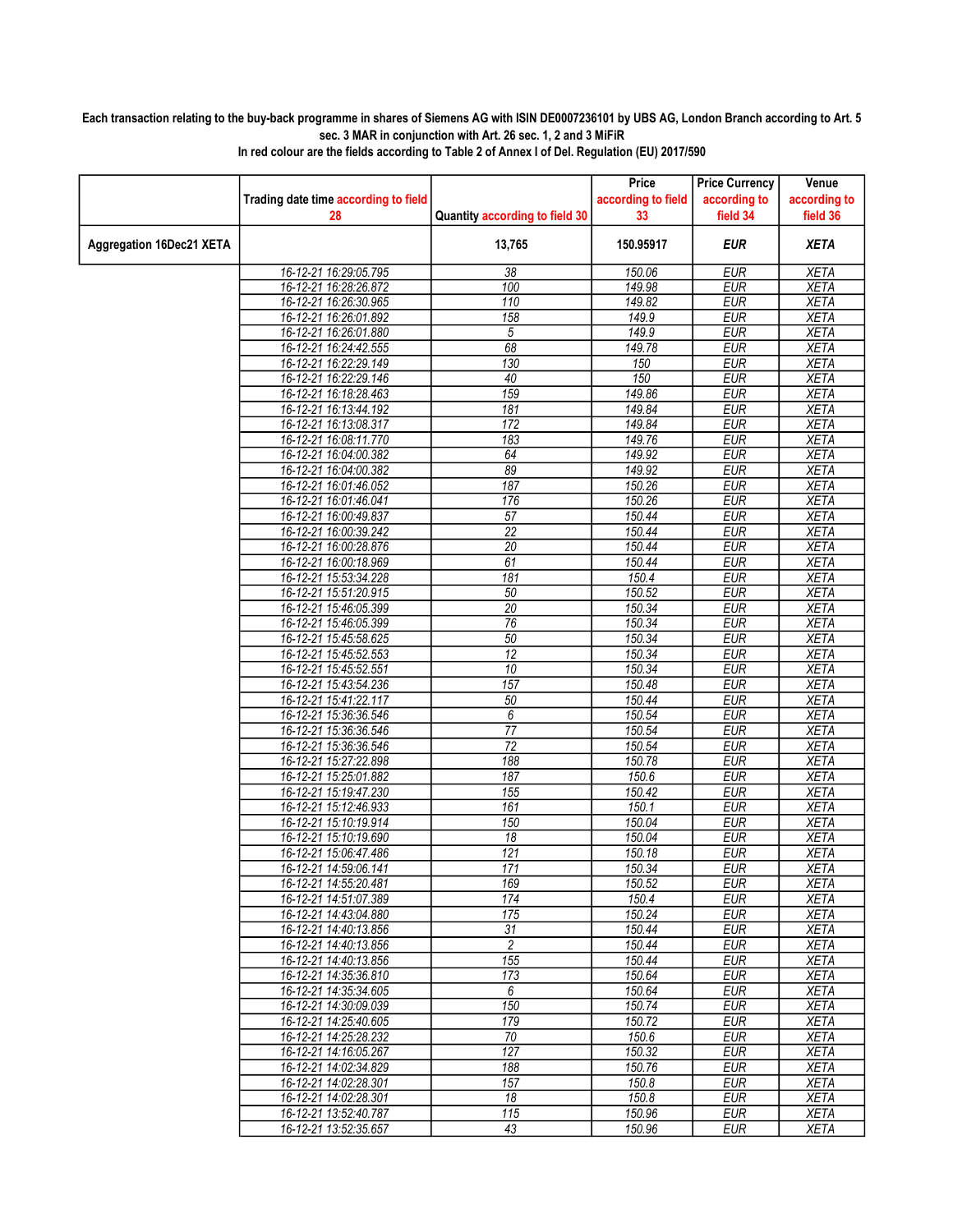| 16-12-21 13:45:29.314 | 100              | 151.12 | <b>EUR</b> | <b>XETA</b> |
|-----------------------|------------------|--------|------------|-------------|
| 16-12-21 13:42:08.076 | 159              | 151.22 | <b>EUR</b> | <b>XETA</b> |
| 16-12-21 13:33:00.522 | 129              | 151.5  | <b>EUR</b> | <b>XETA</b> |
| 16-12-21 13:33:00.522 | 43               | 151.5  | <b>EUR</b> | <b>XETA</b> |
| 16-12-21 13:29:44.944 | 50               | 151.54 | EUR        | <b>XETA</b> |
| 16-12-21 13:20:59.310 | 164              | 151.54 | <b>EUR</b> | <b>XETA</b> |
| 16-12-21 13:15:18.178 | 170              | 151.4  | EUR        | <b>XETA</b> |
| 16-12-21 13:15:18.178 | $\mathfrak{Z}$   | 151.4  | <b>EUR</b> | <b>XETA</b> |
| 16-12-21 13:02:03.152 | 151              | 151.46 | <b>EUR</b> | <b>XETA</b> |
| 16-12-21 12:51:21.628 | 176              | 151.44 | <b>EUR</b> | <b>XETA</b> |
| 16-12-21 12:46:33.373 | 84               | 151.42 | <b>EUR</b> | <b>XETA</b> |
| 16-12-21 12:46:33.373 | 87               |        |            |             |
|                       |                  | 151.42 | <b>EUR</b> | <b>XETA</b> |
| 16-12-21 12:30:05.888 | 170              | 151.4  | <b>EUR</b> | <b>XETA</b> |
| 16-12-21 12:30:05.888 | $\overline{3}$   | 151.4  | <b>EUR</b> | <b>XETA</b> |
| 16-12-21 12:20:44.544 | 174              | 151.36 | <b>EUR</b> | <b>XETA</b> |
| 16-12-21 12:12:40.400 | $\overline{182}$ | 151.54 | EUR        | <b>XETA</b> |
| 16-12-21 12:03:41.556 | 100              | 151.68 | <b>EUR</b> | <b>XETA</b> |
| 16-12-21 12:02:11.479 | $\overline{4}$   | 151.86 | <b>EUR</b> | <b>XETA</b> |
| 16-12-21 12:02:11.479 | 169              | 151.86 | <b>EUR</b> | <b>XETA</b> |
| 16-12-21 11:52:46.998 | 163              | 151.98 | <b>EUR</b> | <b>XETA</b> |
| 16-12-21 11:43:34.967 | 182              | 151.58 | <b>EUR</b> | <b>XETA</b> |
| 16-12-21 11:41:33.488 | 124              | 151.48 | <b>EUR</b> | <b>XETA</b> |
| 16-12-21 11:27:14.935 | 175              | 151.5  | EUR        | <b>XETA</b> |
| 16-12-21 11:22:50.972 | 50               | 151.7  | <b>EUR</b> | <b>XETA</b> |
| 16-12-21 11:17:21.372 | 176              | 151.64 | <b>EUR</b> | <b>XETA</b> |
| 16-12-21 11:08:26.547 | 189              | 151.48 | <b>EUR</b> | <b>XETA</b> |
| 16-12-21 10:58:50.615 | 122              | 151.58 | <b>EUR</b> | <b>XETA</b> |
| 16-12-21 10:56:27.249 | 169              | 151.42 | <b>EUR</b> | <b>XETA</b> |
| 16-12-21 10:48:14.617 | 159              | 151.24 | <b>EUR</b> | <b>XETA</b> |
|                       | 179              | 150.96 | EUR        |             |
| 16-12-21 10:39:04.564 |                  |        |            | <b>XETA</b> |
| 16-12-21 10:34:28.632 | 177              | 150.96 | <b>EUR</b> | <b>XETA</b> |
| 16-12-21 10:22:48.421 | 168              | 151.1  | EUR        | <b>XETA</b> |
| 16-12-21 10:15:48.901 | 168              | 151.04 | <b>EUR</b> | <b>XETA</b> |
| 16-12-21 10:09:09.029 | 88               | 151.06 | <b>EUR</b> | <b>XETA</b> |
| 16-12-21 10:09:09.029 | 101              | 151.06 | <b>EUR</b> | <b>XETA</b> |
| 16-12-21 10:02:45.101 | 101              | 151.04 | <b>EUR</b> | <b>XETA</b> |
| 16-12-21 09:57:10.177 | 170              | 151.12 | <b>EUR</b> | <b>XETA</b> |
| 16-12-21 09:45:02.623 | 182              | 151.3  | <b>EUR</b> | <b>XETA</b> |
| 16-12-21 09:41:41.130 | 172              | 151.32 | <b>EUR</b> | <b>XETA</b> |
| 16-12-21 09:39:01.130 | 16               | 151.2  | <b>EUR</b> | <b>XETA</b> |
| 16-12-21 09:38:15.006 | 100              | 151.2  | EUR        | <b>XETA</b> |
| 16-12-21 09:28:10.071 | 159              | 151.12 | <b>EUR</b> | <b>XETA</b> |
| 16-12-21 09:19:45.022 | 98               | 151.32 | <b>EUR</b> | <b>XETA</b> |
| 16-12-21 09:19:45.022 | 72               | 151.32 | <b>EUR</b> | <b>XETA</b> |
| 16-12-21 09:16:23.794 | 178              | 151.36 | <b>EUR</b> | <b>XETA</b> |
| 16-12-21 09:09:54.673 | 76               | 151.78 | <b>EUR</b> | <b>XETA</b> |
| 16-12-21 09:05:43.622 | 83               | 151.96 | <b>EUR</b> | <b>XETA</b> |
| 16-12-21 09:05:43.622 | 46               | 151.96 | <b>EUR</b> | <b>XETA</b> |
| 16-12-21 09:05:43.622 | 40               | 151.96 | <b>EUR</b> | <b>XETA</b> |
| 16-12-21 09:05:43.622 | $\overline{4}$   | 151.96 | <b>EUR</b> | <b>XETA</b> |
| 16-12-21 09:04:52.279 | 50               | 151.96 | <b>EUR</b> | <b>XETA</b> |
| 16-12-21 09:02:12.375 | 65               | 151.82 | <b>EUR</b> | <b>XETA</b> |
|                       |                  |        |            |             |
| 16-12-21 08:54:01.014 | 151              | 152.18 | <b>EUR</b> | <b>XETA</b> |
| 16-12-21 08:48:32.466 | 160              | 151.7  | <b>EUR</b> | <b>XETA</b> |
| 16-12-21 08:45:00.040 | 74               | 152.06 | <b>EUR</b> | <b>XETA</b> |
| 16-12-21 08:45:00.040 | 93               | 152.06 | <b>EUR</b> | <b>XETA</b> |
| 16-12-21 08:42:32.061 | 50               | 151.96 | EUR        | <b>XETA</b> |
| 16-12-21 08:39:24.857 | 86               | 151.96 | <b>EUR</b> | <b>XETA</b> |
| 16-12-21 08:34:48.623 | 154              | 151.2  | <b>EUR</b> | <b>XETA</b> |
| 16-12-21 08:32:02.520 | 100              | 151.4  | <b>EUR</b> | <b>XETA</b> |
| 16-12-21 08:27:04.286 | 117              | 151.08 | <b>EUR</b> | <b>XETA</b> |
| 16-12-21 08:27:04.286 | 65               | 151.08 | <b>EUR</b> | <b>XETA</b> |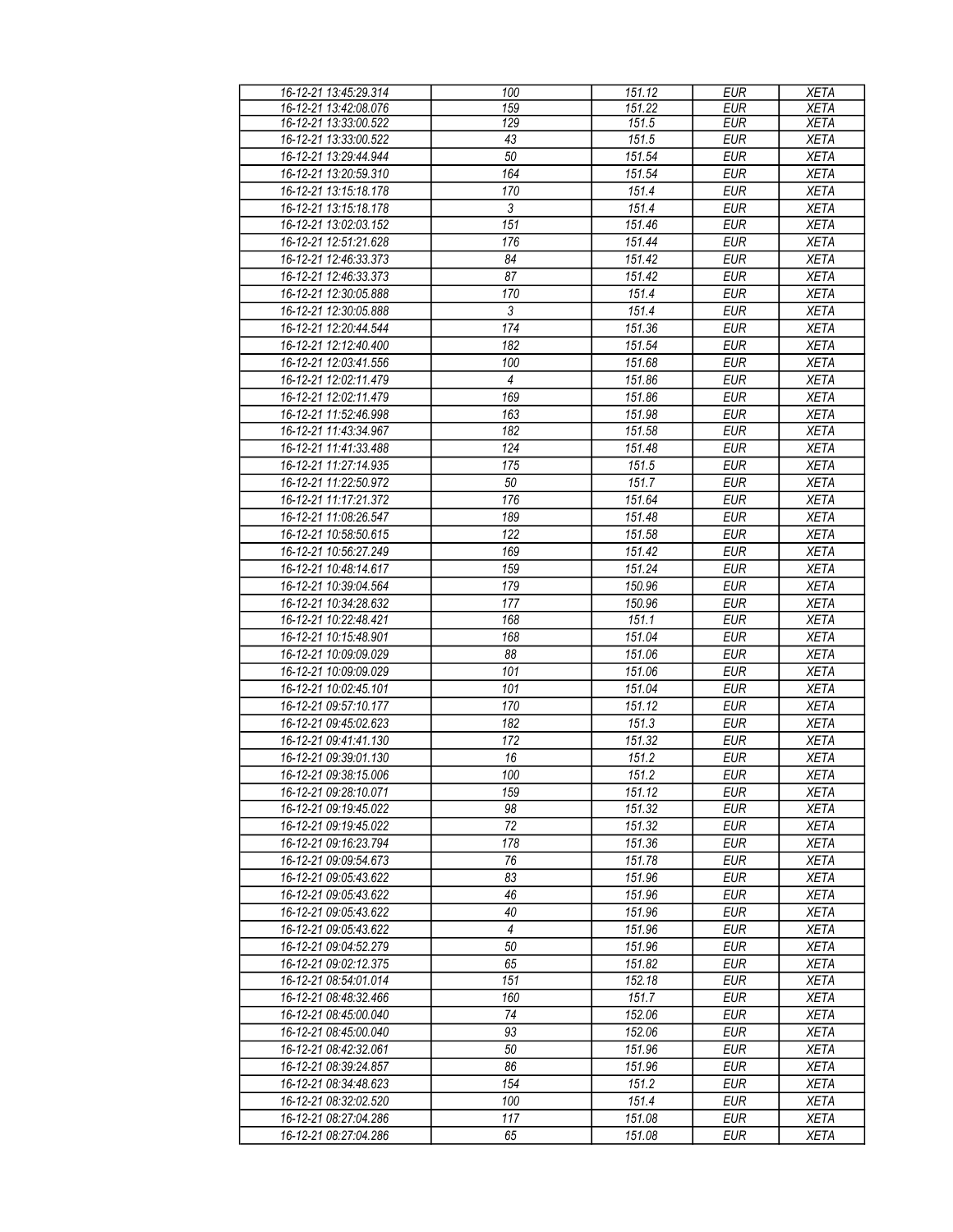| 16-12-21 08:25:08.114 | 50  | 151.32 | <b>EUR</b> | <b>XETA</b> |
|-----------------------|-----|--------|------------|-------------|
| 16-12-21 08:19:57.566 | 175 | 151.14 | EUR        | <b>XETA</b> |
| 16-12-21 08:19:04 474 | 100 | 151.1  | <b>EUR</b> | <b>XETA</b> |
| 16-12-21 08:19:04 474 | 81  | 151.1  | <b>EUR</b> | <b>XETA</b> |
| 16-12-21 08:14:02.581 | 70  | 151.82 | <b>EUR</b> | <b>XETA</b> |
| 16-12-21 08:13:43.306 | 83  | 151.82 | <b>EUR</b> | <b>XETA</b> |
| 16-12-21 08:08:35.305 | 172 | 151.48 | <b>EUR</b> | <b>XETA</b> |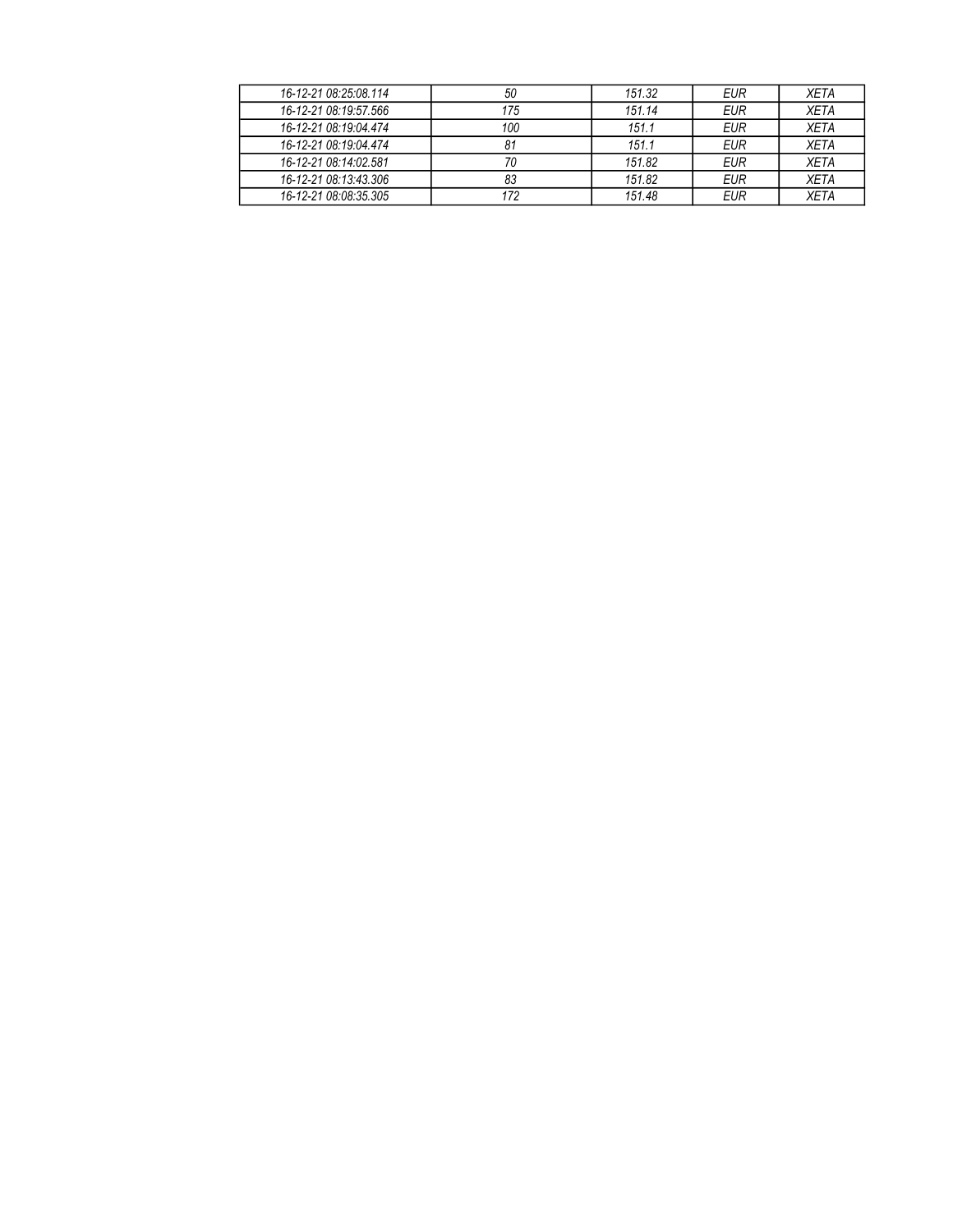## Each order relating to the buy-back programme above according to Art. 5 sec. 3 MAR in conjunction with Art. 25 sec. 1 and 2 MiFiR

In red colour are the fields according to Table 2 of the Annex of Del. Regulation (EU) 2017/580; alternatively you may report the

| Date and Time according to field 9 | <b>Segment MIC code</b><br>according to field 16 | <b>Transaction price</b><br>according to field 28 | <b>Price currency according</b><br>to field 29 | <b>Buy-sell indicator</b><br>according to field 32 |
|------------------------------------|--------------------------------------------------|---------------------------------------------------|------------------------------------------------|----------------------------------------------------|
| 16-12-21 16:29:05.795              | <b>XETA</b>                                      | 150.06                                            | <b>EUR</b>                                     | <b>BUY</b>                                         |
| 16-12-21 16:28:26.872              | <b>XETA</b>                                      | 149.98                                            | <b>EUR</b>                                     | <b>BUY</b>                                         |
| 16-12-21 16:26:30.965              | <b>XETA</b>                                      | 149.82                                            | <b>EUR</b>                                     | <b>BUY</b>                                         |
| 16-12-21 16:26:01.892              | <b>XETA</b>                                      | 149.9                                             | <b>EUR</b>                                     | <b>BUY</b>                                         |
| 16-12-21 16:26:01.880              | <b>XETA</b>                                      | 149.9                                             | <b>EUR</b>                                     | <b>BUY</b>                                         |
| 16-12-21 16:24:42.555              | <b>XETA</b>                                      | 149.78                                            | <b>EUR</b>                                     | <b>BUY</b>                                         |
| 16-12-21 16:22:29.149              | <b>XETA</b>                                      | 150                                               | <b>EUR</b>                                     | <b>BUY</b>                                         |
| 16-12-21 16:22:29.146              | <b>XETA</b>                                      | 150                                               | <b>EUR</b>                                     | <b>BUY</b>                                         |
| 16-12-21 16:18:28.463              | <b>XETA</b>                                      | 149.86                                            | <b>EUR</b>                                     | <b>BUY</b>                                         |
| 16-12-21 16:13:44.192              | <b>XETA</b>                                      | 149.84                                            | <b>EUR</b>                                     | <b>BUY</b>                                         |
| 16-12-21 16:13:08.317              | <b>XETA</b>                                      | 149.84                                            | <b>EUR</b>                                     | <b>BUY</b>                                         |
| 16-12-21 16:08:11.770              | <b>XETA</b>                                      | 149.76                                            | <b>EUR</b>                                     | <b>BUY</b>                                         |
| 16-12-21 16:04:00.382              | <b>XETA</b>                                      | 149.92                                            | <b>EUR</b>                                     | <b>BUY</b>                                         |
| 16-12-21 16:04:00.382              | <b>XETA</b>                                      | 149.92                                            | <b>EUR</b>                                     | <b>BUY</b>                                         |
| 16-12-21 16:01:46.052              | <b>XETA</b>                                      | 150.26                                            | <b>EUR</b>                                     | <b>BUY</b>                                         |
| 16-12-21 16:01:46.041              | <b>XETA</b>                                      | 150.26                                            | <b>EUR</b>                                     | <b>BUY</b>                                         |
| 16-12-21 16:00:49.837              | <b>XETA</b>                                      | 150.44                                            | <b>EUR</b>                                     | <b>BUY</b>                                         |
| 16-12-21 16:00:39.242              | <b>XETA</b>                                      | 150.44                                            | <b>EUR</b>                                     | <b>BUY</b>                                         |
| 16-12-21 16:00:28.876              | <b>XETA</b>                                      | 150.44                                            | <b>EUR</b>                                     | <b>BUY</b>                                         |
| 16-12-21 16:00:18.969              | <b>XETA</b>                                      | 150.44                                            | <b>EUR</b>                                     | <b>BUY</b>                                         |
| 16-12-21 15:53:34.228              | <b>XETA</b>                                      | 150.4                                             | <b>EUR</b>                                     | <b>BUY</b>                                         |
| 16-12-21 15:51:20.915              | <b>XETA</b>                                      | 150.52                                            | <b>EUR</b>                                     | <b>BUY</b>                                         |
| 16-12-21 15:46:05.399              | <b>XETA</b>                                      | 150.34                                            | <b>EUR</b>                                     | <b>BUY</b>                                         |
| 16-12-21 15:46:05.399              | <b>XETA</b>                                      | 150.34                                            | <b>EUR</b>                                     | <b>BUY</b>                                         |
| 16-12-21 15:45:58.625              | <b>XETA</b>                                      | 150.34                                            | <b>EUR</b>                                     | <b>BUY</b>                                         |
| 16-12-21 15:45:52.553              | <b>XETA</b>                                      | 150.34                                            | <b>EUR</b>                                     | <b>BUY</b>                                         |
| 16-12-21 15:45:52.551              | <b>XETA</b>                                      | 150.34                                            | <b>EUR</b>                                     | <b>BUY</b>                                         |
| 16-12-21 15:43:54.236              | <b>XETA</b>                                      | 150.48                                            | <b>EUR</b>                                     | <b>BUY</b>                                         |
| 16-12-21 15:41:22.117              | <b>XETA</b>                                      | 150.44                                            | <b>EUR</b>                                     | <b>BUY</b>                                         |
| 16-12-21 15:36:36.546              | <b>XETA</b>                                      | 150.54                                            | <b>EUR</b>                                     | <b>BUY</b>                                         |
| 16-12-21 15:36:36.546              | <b>XETA</b>                                      | 150.54                                            | <b>EUR</b>                                     | <b>BUY</b>                                         |
| 16-12-21 15:36:36.546              | <b>XETA</b>                                      | 150.54                                            | <b>EUR</b>                                     | <b>BUY</b>                                         |
| 16-12-21 15:27:22.898              | <b>XETA</b>                                      | 150.78                                            | <b>EUR</b>                                     | <b>BUY</b>                                         |
| 16-12-21 15:25:01.882              | <b>XETA</b>                                      | 150.6                                             | <b>EUR</b>                                     | <b>BUY</b>                                         |
| 16-12-21 15:19:47.230              | <b>XETA</b>                                      | 150.42                                            | <b>EUR</b>                                     | <b>BUY</b>                                         |
| 16-12-21 15:12:46.933              | <b>XETA</b>                                      | 150.1                                             | <b>EUR</b>                                     | <b>BUY</b>                                         |
| 16-12-21 15:10:19.914              | <b>XETA</b>                                      | 150.04                                            | <b>EUR</b>                                     | <b>BUY</b>                                         |
| 16-12-21 15:10:19.690              | <b>XETA</b>                                      | 150.04                                            | <b>EUR</b>                                     | <b>BUY</b>                                         |
| 16-12-21 15:06:47.486              | <b>XETA</b>                                      | 150.18                                            | <b>EUR</b>                                     | <b>BUY</b>                                         |
| 16-12-21 14:59:06.141              | <b>XETA</b>                                      | 150.34                                            | <b>EUR</b>                                     | <b>BUY</b>                                         |
| 16-12-21 14:55:20.481              | <b>XETA</b>                                      | 150.52                                            | <b>EUR</b>                                     | <b>BUY</b>                                         |
| 16-12-21 14:51:07.389              | <b>XETA</b>                                      | 150.4                                             | <b>EUR</b>                                     | <b>BUY</b>                                         |
| 16-12-21 14:43:04.880              | <b>XETA</b>                                      | 150.24                                            | <b>EUR</b>                                     | <b>BUY</b>                                         |
| 16-12-21 14:40:13.856              | <b>XETA</b>                                      | 150.44                                            | <b>EUR</b>                                     | <b>BUY</b>                                         |
| 16-12-21 14:40:13.856              | <b>XETA</b>                                      | 150.44                                            | <b>EUR</b>                                     | <b>BUY</b>                                         |
| 16-12-21 14:40:13.856              | <b>XETA</b>                                      | 150.44                                            | <b>EUR</b>                                     | <b>BUY</b>                                         |
| 16-12-21 14:35:36.810              | <b>XETA</b>                                      | 150.64                                            | <b>EUR</b>                                     | <b>BUY</b>                                         |
| 16-12-21 14:35:34.605              | <b>XETA</b>                                      | 150.64                                            | <b>EUR</b>                                     | <b>BUY</b>                                         |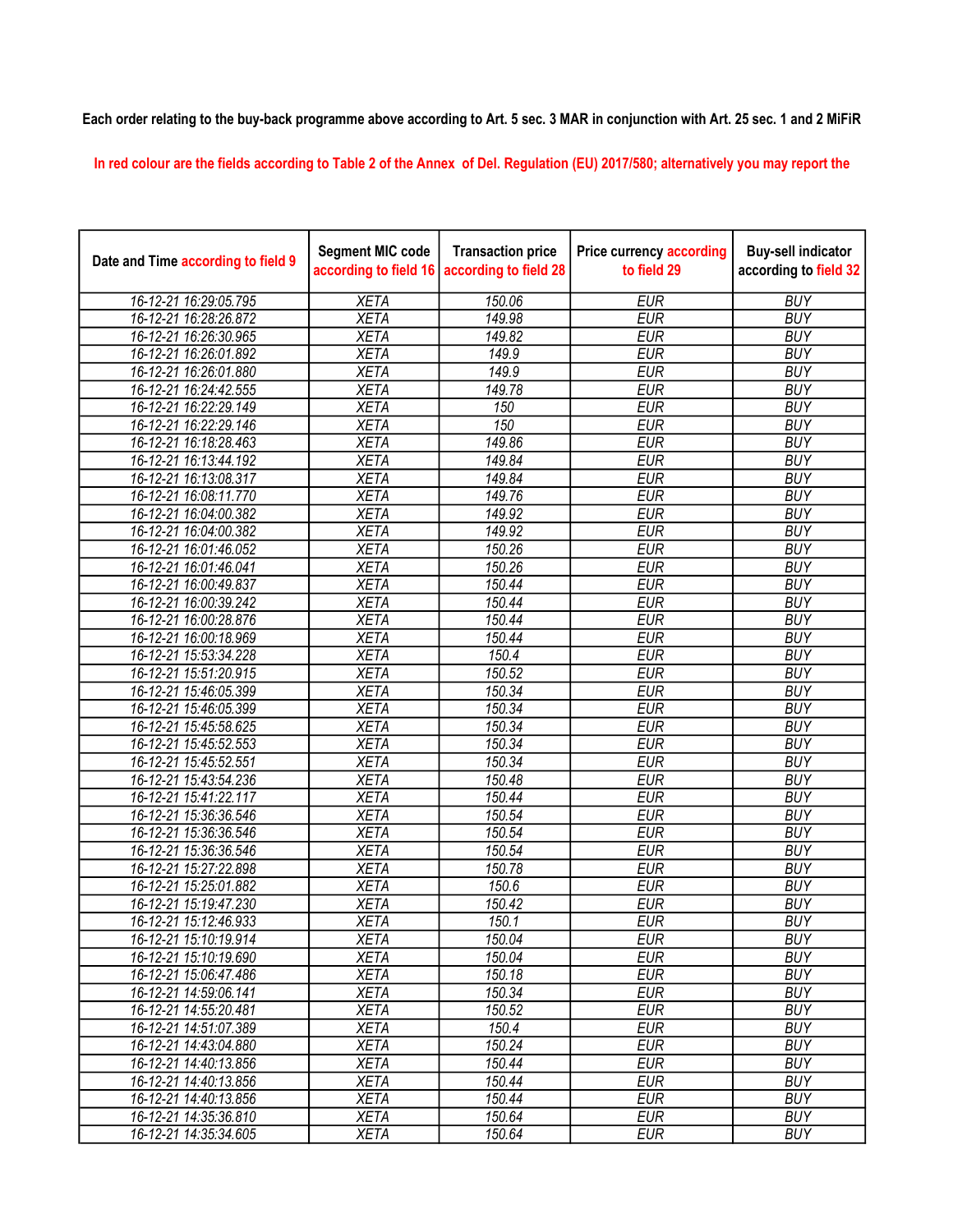| 16-12-21 14:30:09.039                          | <b>XETA</b>                | 150.74           | <b>EUR</b>               | <b>BUY</b>               |
|------------------------------------------------|----------------------------|------------------|--------------------------|--------------------------|
| 16-12-21 14:25:40.605                          | <b>XETA</b>                | 150.72           | <b>EUR</b>               | <b>BUY</b>               |
| 16-12-21 14:25:28.232                          | <b>XETA</b>                | 150.6            | <b>EUR</b>               | <b>BUY</b>               |
| 16-12-21 14:16:05.267                          | <b>XETA</b>                | 150.32           | <b>EUR</b>               | <b>BUY</b>               |
| 16-12-21 14:02:34.829                          | <b>XETA</b>                | 150.76           | <b>EUR</b>               | <b>BUY</b>               |
| 16-12-21 14:02:28.301                          | <b>XETA</b>                | 150.8            | <b>EUR</b>               | <b>BUY</b>               |
| 16-12-21 14:02:28.301                          | <b>XETA</b>                | 150.8            | <b>EUR</b>               | <b>BUY</b>               |
| 16-12-21 13:52:40.787                          | <b>XETA</b>                | 150.96           | <b>EUR</b>               | <b>BUY</b>               |
| 16-12-21 13:52:35.657                          | <b>XETA</b>                | 150.96<br>151.12 | <b>EUR</b>               | <b>BUY</b>               |
| 16-12-21 13:45:29.314<br>16-12-21 13:42:08.076 | <b>XETA</b><br><b>XETA</b> | 151.22           | <b>EUR</b><br><b>EUR</b> | <b>BUY</b><br><b>BUY</b> |
| 16-12-21 13:33:00.522                          | <b>XETA</b>                | 151.5            | <b>EUR</b>               | <b>BUY</b>               |
| 16-12-21 13:33:00.522                          | <b>XETA</b>                | 151.5            | <b>EUR</b>               | <b>BUY</b>               |
| 16-12-21 13:29:44.944                          |                            |                  | <b>EUR</b>               | <b>BUY</b>               |
|                                                | <b>XETA</b>                | 151.54           |                          |                          |
| 16-12-21 13:20:59.310                          | <b>XETA</b>                | 151.54           | <b>EUR</b>               | <b>BUY</b>               |
| 16-12-21 13:15:18.178                          | <b>XETA</b>                | 151.4            | <b>EUR</b>               | <b>BUY</b>               |
| 16-12-21 13:15:18.178                          | <b>XETA</b>                | 151.4            | <b>EUR</b>               | <b>BUY</b>               |
| 16-12-21 13:02:03.152                          | <b>XETA</b>                | 151.46           | <b>EUR</b>               | <b>BUY</b>               |
| 16-12-21 12:51:21.628                          | <b>XETA</b>                | 151.44           | <b>EUR</b>               | <b>BUY</b>               |
| 16-12-21 12:46:33.373                          | <b>XETA</b>                | 151.42           | <b>EUR</b>               | <b>BUY</b>               |
| 16-12-21 12:46:33.373                          | <b>XETA</b>                | 151.42           | <b>EUR</b>               | <b>BUY</b>               |
| 16-12-21 12:30:05.888                          | <b>XETA</b>                | 151.4            | <b>EUR</b>               | <b>BUY</b>               |
| 16-12-21 12:30:05.888                          | <b>XETA</b>                | 151.4            | <b>EUR</b>               | <b>BUY</b>               |
| 16-12-21 12:20:44.544                          | <b>XETA</b>                | 151.36           | <b>EUR</b>               | <b>BUY</b>               |
| 16-12-21 12:12:40.400                          | <b>XETA</b>                | 151.54           | <b>EUR</b>               | <b>BUY</b>               |
| 16-12-21 12:03:41.556                          | <b>XETA</b>                | 151.68           | <b>EUR</b>               | <b>BUY</b>               |
| 16-12-21 12:02:11.479                          | <b>XETA</b>                | 151.86           | <b>EUR</b>               | <b>BUY</b>               |
| 16-12-21 12:02:11.479                          | <b>XETA</b>                | 151.86           | <b>EUR</b>               | <b>BUY</b>               |
| 16-12-21 11:52:46.998                          | <b>XETA</b>                | 151.98           | <b>EUR</b>               | <b>BUY</b>               |
| 16-12-21 11:43:34.967                          | <b>XETA</b>                | 151.58           | <b>EUR</b>               | <b>BUY</b>               |
| 16-12-21 11:41:33.488                          | <b>XETA</b>                | 151.48           | <b>EUR</b>               | <b>BUY</b>               |
| 16-12-21 11:27:14.935                          | <b>XETA</b>                | 151.5            | <b>EUR</b>               | <b>BUY</b>               |
| 16-12-21 11:22:50.972                          | <b>XETA</b>                | 151.7            | <b>EUR</b>               | <b>BUY</b>               |
| 16-12-21 11:17:21.372                          | <b>XETA</b>                | 151.64           | <b>EUR</b>               | <b>BUY</b>               |
| 16-12-21 11:08:26.547                          | <b>XETA</b>                | 151.48           | <b>EUR</b>               | <b>BUY</b>               |
| 16-12-21 10:58:50.615                          | <b>XETA</b>                | 151.58           | <b>EUR</b>               | <b>BUY</b>               |
| 16-12-21 10:56:27.249                          | <b>XETA</b>                | 151.42           | <b>EUR</b>               | <b>BUY</b>               |
| 16-12-21 10:48:14.617                          | <b>XETA</b>                | 151.24           | EUR                      | <b>BUY</b>               |
| 16-12-21 10:39:04.564                          | <b>XETA</b>                | 150.96           | <b>EUR</b>               | <b>BUY</b>               |
| 16-12-21 10:34:28.632                          |                            | 150.96           | <b>EUR</b>               | <b>BUY</b>               |
|                                                | <b>XETA</b>                | 151.1            |                          |                          |
| 16-12-21 10:22:48.421                          | <b>XETA</b>                |                  | <b>EUR</b>               | <b>BUY</b>               |
| 16-12-21 10:15:48.901                          | <b>XETA</b>                | 151.04           | <b>EUR</b>               | <b>BUY</b>               |
| 16-12-21 10:09:09.029                          | <b>XETA</b>                | 151.06           | <b>EUR</b>               | <b>BUY</b>               |
| 16-12-21 10:09:09.029                          | <b>XETA</b>                | 151.06           | <b>EUR</b>               | <b>BUY</b>               |
| 16-12-21 10:02:45.101                          | <b>XETA</b>                | 151.04           | <b>EUR</b>               | <b>BUY</b>               |
| 16-12-21 09:57:10.177                          | <b>XETA</b>                | 151.12           | <b>EUR</b>               | <b>BUY</b>               |
| 16-12-21 09:45:02.623                          | <b>XETA</b>                | 151.3            | <b>EUR</b>               | <b>BUY</b>               |
| 16-12-21 09:41:41.130                          | <b>XETA</b>                | 151.32           | <b>EUR</b>               | <b>BUY</b>               |
| 16-12-21 09:39:01.130                          | <b>XETA</b>                | 151.2            | <b>EUR</b>               | <b>BUY</b>               |
| 16-12-21 09:38:15.006                          | <b>XETA</b>                | 151.2            | <b>EUR</b>               | <b>BUY</b>               |
| 16-12-21 09:28:10.071                          | <b>XETA</b>                | 151.12           | <b>EUR</b>               | <b>BUY</b>               |
| 16-12-21 09:19:45.022                          | <b>XETA</b>                | 151.32           | <b>EUR</b>               | <b>BUY</b>               |
| 16-12-21 09:19:45.022                          | <b>XETA</b>                | 151.32           | <b>EUR</b>               | <b>BUY</b>               |
| 16-12-21 09:16:23.794                          | XETA                       | 151.36           | <b>EUR</b>               | <b>BUY</b>               |